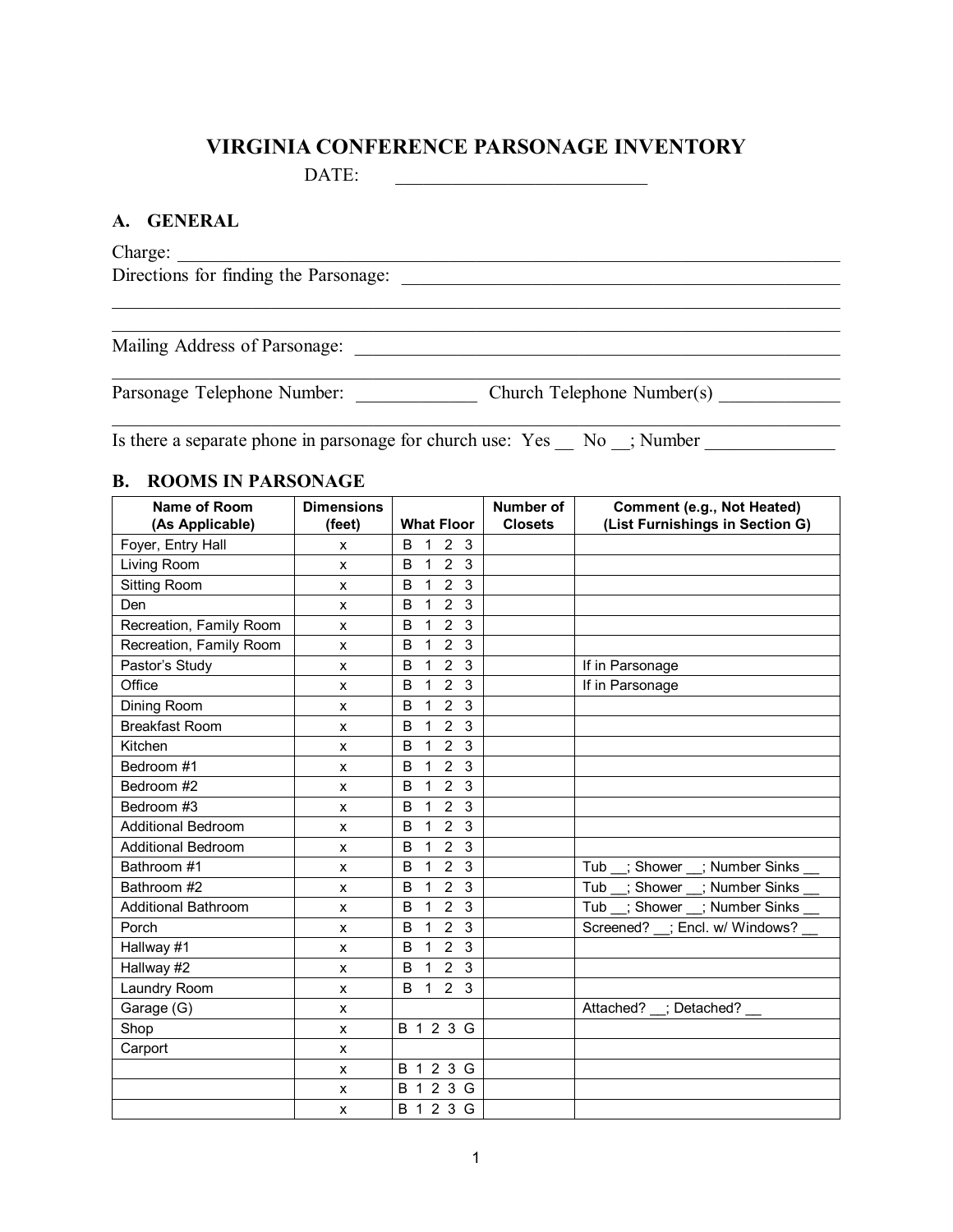|    | B 1 2 3 G<br>$\mathsf{x}$                                                                                            |
|----|----------------------------------------------------------------------------------------------------------------------|
|    |                                                                                                                      |
| 1. | <b>C. DETAILS FOR UTILITIES</b><br>Does Parsonage have central heating? Yes _ No _ If Yes, identify heating type(s): |
|    | Gas _; Fuel Oil _; Electricity _; Coal _; Other _; (Specify: ____________________                                    |
| 2. | Is Parsonage heated by individual room heaters? Yes _ No _. If Yes, provide numbers of                               |
|    | each type: Gas _; Electricity _; Coal _; Wood _; Kerosene _; Fireplace _; Other _                                    |
|    | (Specify:                                                                                                            |
| 3. | Does Electrical Cabinet use Fuses? _; Circuit Breakers? _; Fuse Size(s) ________                                     |
|    | (amps); Are fuses/circuit breakers individually labeled? __; Location: ___                                           |
| 4. | Water Shutoff Valve $(s)$ : Please provide location $(s)$ :                                                          |
|    |                                                                                                                      |
| D. | PARSONAGE FACILITIES AND APPLIANCES                                                                                  |
| 1. | $Air$ Conditioning. Central A/C? $\quad$ ; Room A/C? $\quad$ (Number of Units: $\quad$ ); None $\quad$ .             |
| 2. | Telephone. Local Service Provider _________________ Long Distance Provider ________.                                 |
| 3. | Electricity. Yes _; No __. Service Provider ___________; Wired for 220 volts? ___.                                   |
| 4. | Sewage Disposal. Municipal __; Septic Tank and Field __; Outhouse ____.                                              |
| 5. | <u>Running Water</u> . Municipal __; Well __; Other (Specify) ____________; None ___.                                |
| 6. | Trash Collection. Municipal __; Private __; How Often ____________; None ___.                                        |
| 7. | Type of Cooking Stove. Electric __; Gas __; Other (Specify Type) ______________.                                     |
| 8. | Other Appliances and Equipment Provided. Refrigerator _; Vacuum Cleaner _;                                           |
|    | Garbage Disposal Unit __; Freezer (Separate from Refrigerator) __; Dishwasher __;                                    |
|    | Hand Lawn Mower ___; Power Lawn Mower ___; Storm Windows; Other (Specify) _____                                      |
| 9. | <u>Yard</u> . Partially Fenced Yard _; Fully Enclosed and Fenced Yard __; Space for Flower                           |
|    | Garden __; Space for Vegetable Garden __; Shed for Lawn and Gardening Tools __;                                      |
|    |                                                                                                                      |
|    |                                                                                                                      |
|    |                                                                                                                      |
|    | ,我们也不能在这里的时候,我们也不能在这里的时候,我们也不能会在这里的时候,我们也不能会在这里的时候,我们也不能会在这里的时候,我们也不能会在这里的时候,我们也                                     |
| Е. | <b>STORAGE AREAS (Check and Describe As Applicable)</b>                                                              |
| 1. | Attic. Attic Reached by Fixed Stairs __; Attic Reach by Pull-Down Stairs __; Attic                                   |
|    | Reached by Ladder ____.                                                                                              |
| 2. | Other Storage. Dry Basement Storage __; Other Storage Space (Specify)                                                |

2

 $\mathcal{L}_\text{max}$  and  $\mathcal{L}_\text{max}$  and  $\mathcal{L}_\text{max}$  and  $\mathcal{L}_\text{max}$  and  $\mathcal{L}_\text{max}$  and  $\mathcal{L}_\text{max}$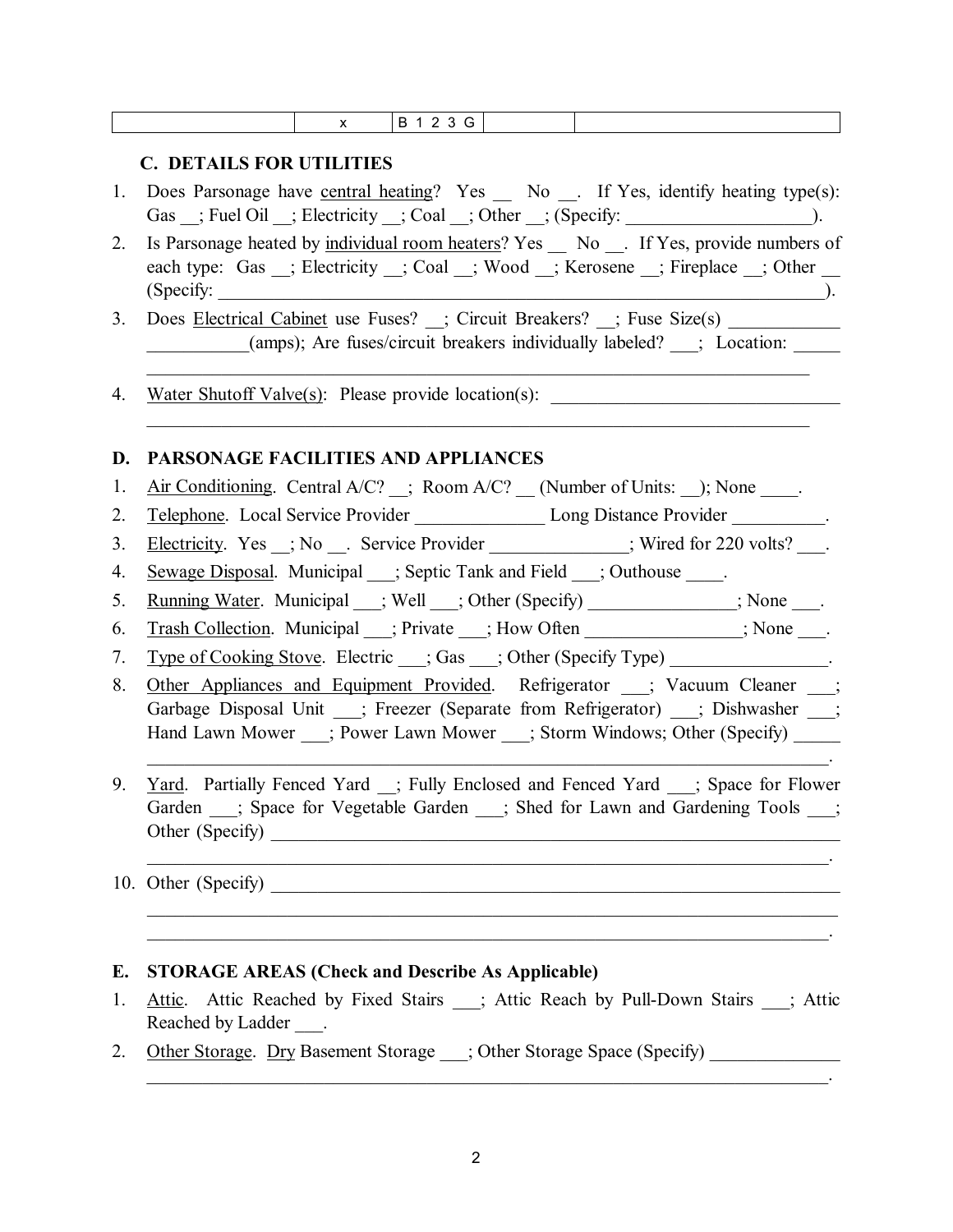3. Furniture Storage. Is any of the above storage space so arranged as to admit storage of large pieces of furniture?

## **F. SCHOOLS**

- 1. Name of County or City in whose school area Parsonage is Located:
- 2. Distance (miles) to: Public Elementary School \_\_\_; Public Middle (or Intermediate) School \_\_\_; High School \_\_\_; Other (Describe) \_\_\_\_\_\_\_\_\_\_\_\_\_\_\_\_\_\_\_\_\_\_\_\_\_\_\_\_\_\_\_\_\_\_\_\_\_\_\_\_\_.
- 3. Are buses provided to: Elementary School \_\_\_; Middle (or Intermediate) School \_\_; High School \_\_\_; Other (Describe) \_\_\_\_\_\_\_\_\_\_\_\_\_\_\_\_\_\_\_\_\_\_\_\_\_\_\_\_\_\_\_\_\_\_\_\_\_\_\_\_\_\_\_\_\_\_\_\_\_.

### **G. PUBLIC TRANSPORTATION**

1. Distance (miles) from Parsonage to nearest publication transportation:

- 2. Distance (miles) to nearest full-service shopping area:
- 3. Is there a grocery store within walking distance? For How far?
- 4. How far is Parsonage from the Church (if a circuit, give distance to nearest church in circuit)?
- 5. Distance (miles) from Parsonage to nearest Hospital: \_\_\_\_\_\_\_\_\_\_\_\_\_\_\_\_\_\_\_\_\_\_\_\_\_
- 6. Distance (miles) from Parsonage to the Rescue Squad: \_\_\_\_\_\_\_\_\_\_\_\_\_\_\_\_\_\_\_\_\_\_\_\_\_\_\_\_\_\_.
- 7. How far is the nearest neighbor? \_\_\_\_\_\_\_\_\_\_\_\_\_\_\_\_\_\_\_\_\_\_\_\_\_\_\_\_\_\_\_\_\_\_\_\_\_\_\_\_\_\_\_\_\_\_.

## **H. INVENTORY OF FURNISHINGS AND EQUIPMENT (Add Additional Sheets As Necessary)**

[List furniture, lamps, mirrors, rugs, carpets, drapes, custom pads or table linens for dining room, etc.]

| Room        | Items in Room | <b>Purchase Date/Cost</b> |
|-------------|---------------|---------------------------|
| Living Room |               |                           |
|             |               |                           |
|             |               |                           |
|             |               |                           |
|             |               |                           |
|             |               |                           |
| Dining Room |               |                           |
|             |               |                           |
|             |               |                           |
|             |               |                           |
|             |               |                           |
|             |               |                           |
| Kitchen     |               |                           |
|             |               |                           |
|             |               |                           |
|             |               |                           |
|             |               |                           |
|             |               |                           |
|             |               |                           |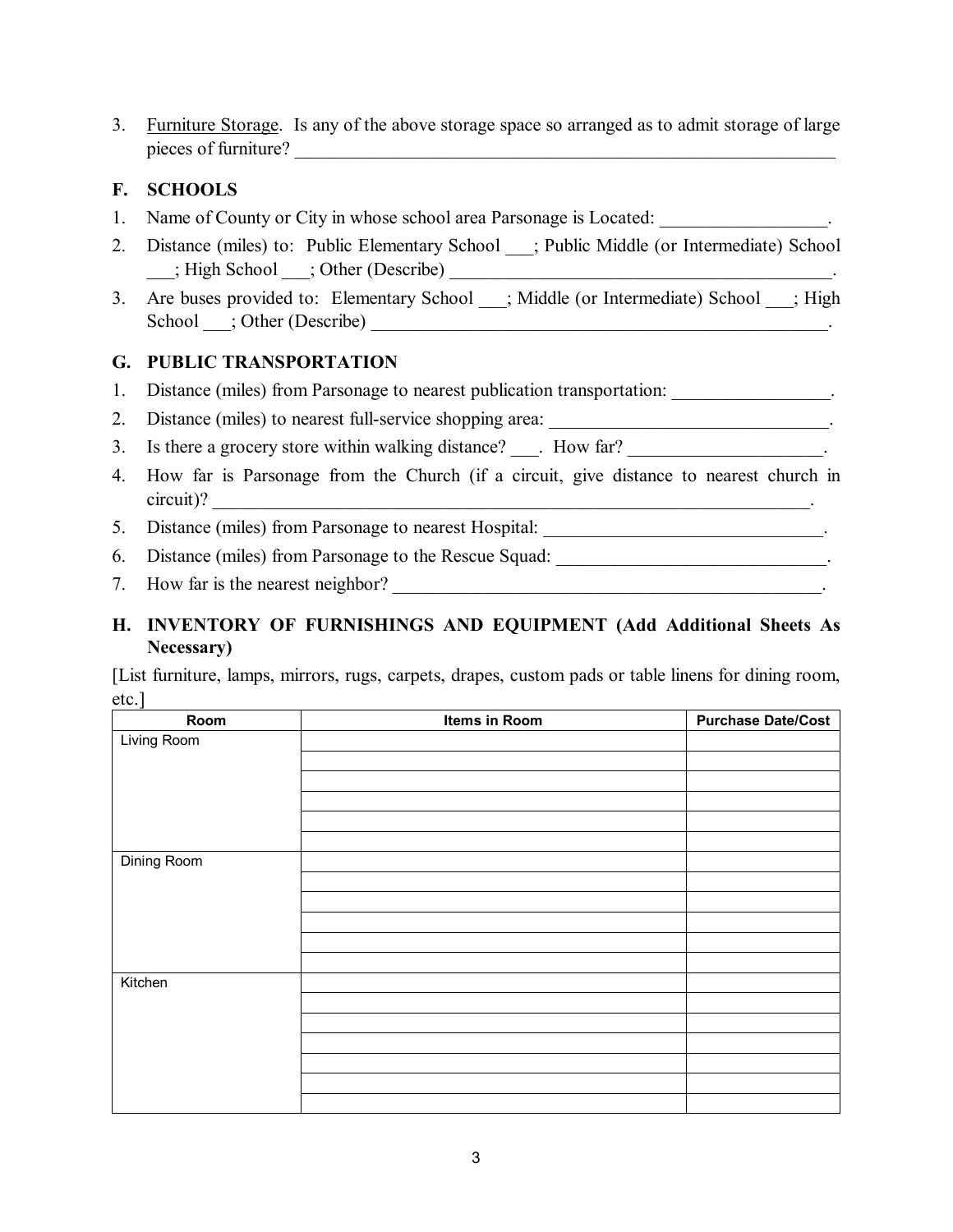| Room          | Items in Room | <b>Purchase Date/Cost</b> |
|---------------|---------------|---------------------------|
| Bedroom #1    |               |                           |
|               |               |                           |
|               |               |                           |
|               |               |                           |
| Bedroom #2    |               |                           |
|               |               |                           |
|               |               |                           |
|               |               |                           |
| Bedroom #3    |               |                           |
|               |               |                           |
|               |               |                           |
|               |               |                           |
| Extra Bedroom |               |                           |
|               |               |                           |
|               |               |                           |
|               |               |                           |
|               |               |                           |
|               |               |                           |
|               |               |                           |
|               |               |                           |
|               |               |                           |
| Other         |               |                           |
|               |               |                           |
|               |               |                           |
|               |               |                           |
|               |               |                           |
|               |               |                           |
|               |               |                           |
|               |               |                           |
|               |               |                           |
|               |               |                           |
|               |               |                           |
|               |               |                           |
|               |               |                           |
|               |               |                           |
|               |               |                           |
|               |               |                           |
|               |               |                           |
|               |               |                           |
|               |               |                           |
|               |               |                           |
|               |               |                           |
|               |               |                           |
|               |               |                           |
|               |               |                           |
|               |               |                           |
|               |               |                           |
|               |               |                           |